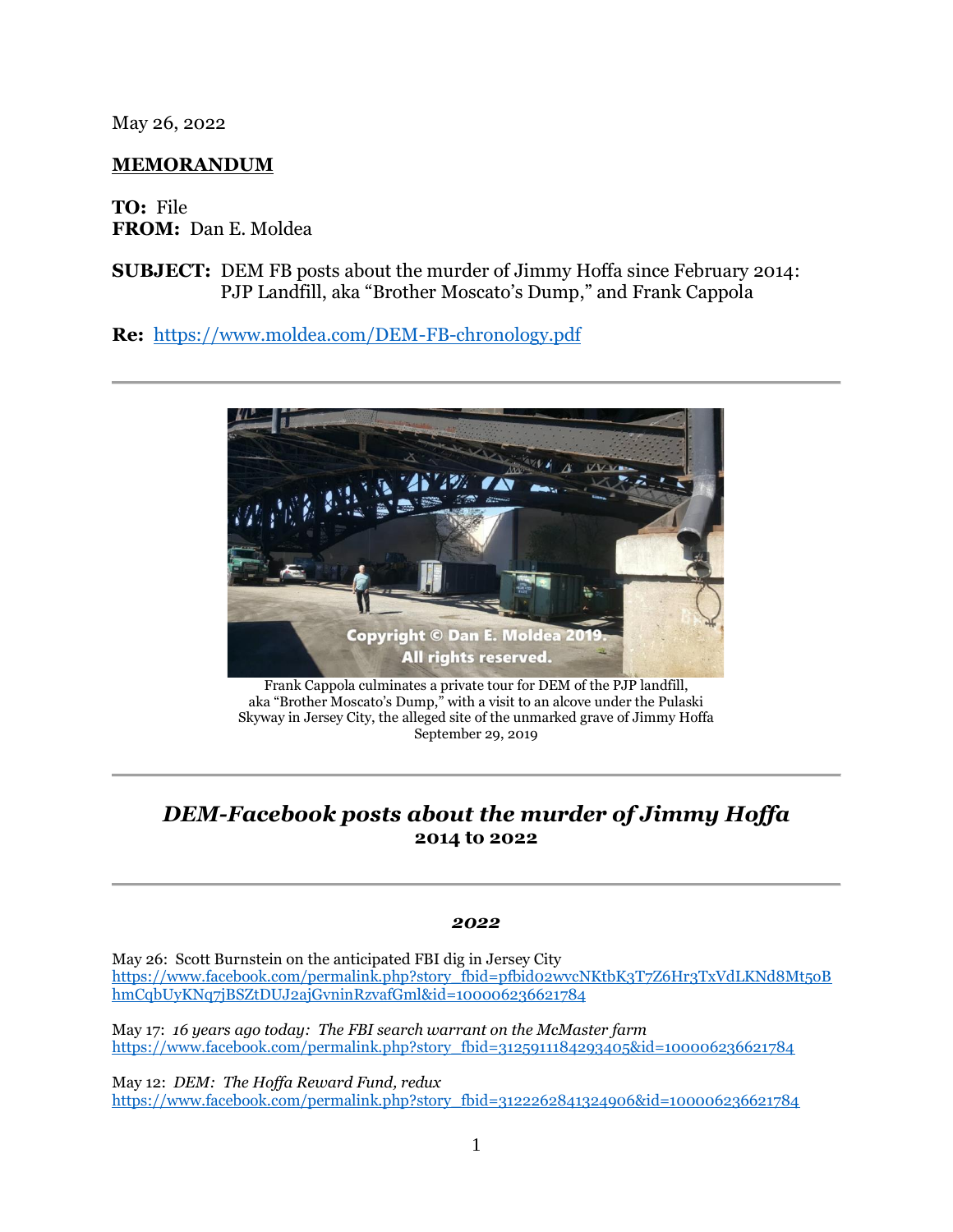May 10: *DEM on street fighting*

[https://www.facebook.com/permalink.php?story\\_fbid=3121108578106999&id=100006236621784](https://www.facebook.com/permalink.php?story_fbid=3121108578106999&id=100006236621784)

April 12: *DEM: Many thanks to our documentary-production team for our Hoffa project*  [https://www.facebook.com/permalink.php?story\\_fbid=3099926366891887&id=100006236621784](https://www.facebook.com/permalink.php?story_fbid=3099926366891887&id=100006236621784)

April 3: *Fox News promotes "The Big Lie" on the Hoffa case*  [https://www.facebook.com/permalink.php?story\\_fbid=3093935307490993&id=100006236621784](https://www.facebook.com/permalink.php?story_fbid=3093935307490993&id=100006236621784)

March 19: *DEM: "Who are these Fox News apologists, and why are they smearing me?"* [https://www.facebook.com/permalink.php?story\\_fbid=3082292338655290&id=100006236621784](https://www.facebook.com/permalink.php?story_fbid=3082292338655290&id=100006236621784)

March 17: *DEM: Tell Fox News to "STOP THE STEAL" on my story about Jimmy Hoffa*  [https://www.facebook.com/permalink.php?story\\_fbid=3080801875471003&id=100006236621784](https://www.facebook.com/permalink.php?story_fbid=3080801875471003&id=100006236621784)

March 16: *On the second anniversary of Frank Cappola's death* [https://www.facebook.com/permalink.php?story\\_fbid=3079666862251171&id=100006236621784](https://www.facebook.com/permalink.php?story_fbid=3079666862251171&id=100006236621784)

March 14: *DEM: "The only person Frank told was me"* [https://www.facebook.com/permalink.php?story\\_fbid=3078734825677708&id=100006236621784](https://www.facebook.com/permalink.php?story_fbid=3078734825677708&id=100006236621784)

February 28: *On Moscato Jr's appearance on The History Channel program about Hoffa tonight* [https://www.facebook.com/permalink.php?story\\_fbid=3068156750068849&id=100006236621784](https://www.facebook.com/permalink.php?story_fbid=3068156750068849&id=100006236621784)

February 10: *Will there be a right-wing-inspired national truckers' shutdown?* [https://www.facebook.com/permalink.php?story\\_fbid=3055572721327252&id=100006236621784](https://www.facebook.com/permalink.php?story_fbid=3055572721327252&id=100006236621784)

January 18: *DEM: 48 years of loyalty to the rank-and-file union reform moment* [https://www.facebook.com/permalink.php?story\\_fbid=3039312469619944&id=100006236621784](https://www.facebook.com/permalink.php?story_fbid=3039312469619944&id=100006236621784)

January 13: *DEM's October 1976 exclusive interview with the Andrettas and the Briguglios* [https://www.facebook.com/permalink.php?story\\_fbid=3035312146686643&id=100006236621784](https://www.facebook.com/permalink.php?story_fbid=3035312146686643&id=100006236621784)

#### *2021*

December 30: *Ahab: Waiting for the denouement* [https://www.facebook.com/permalink.php?story\\_fbid=3026028844281640&id=100006236621784](https://www.facebook.com/permalink.php?story_fbid=3026028844281640&id=100006236621784)

December 17: *Homage to Mac McKinley* [https://www.facebook.com/permalink.php?story\\_fbid=3016309351920256&id=100006236621784](https://www.facebook.com/permalink.php?story_fbid=3016309351920256&id=100006236621784)

December 7: *Allan Lengel interviews Detroit FBI-SAC Timothy Waters about the Hoffa case* [https://www.facebook.com/permalink.php?story\\_fbid=3009837479234110&id=100006236621784](https://www.facebook.com/permalink.php?story_fbid=3009837479234110&id=100006236621784)

December 1: *A catalog of DEM's posts on Facebook about the Jimmy Hoffa murder case* [https://www.facebook.com/permalink.php?story\\_fbid=3005591296325395&id=100006236621784](https://www.facebook.com/permalink.php?story_fbid=3005591296325395&id=100006236621784)

November 24: *A connected guy comes calling to explain to DEM how to survive Hoffa* [https://www.facebook.com/permalink.php?story\\_fbid=3000934333457758&id=100006236621784](https://www.facebook.com/permalink.php?story_fbid=3000934333457758&id=100006236621784)

November 19: *Ahab's photo in the NY Times story about the possible recovery of the white whale* [https://www.facebook.com/permalink.php?story\\_fbid=2997474857137039&id=100006236621784](https://www.facebook.com/permalink.php?story_fbid=2997474857137039&id=100006236621784)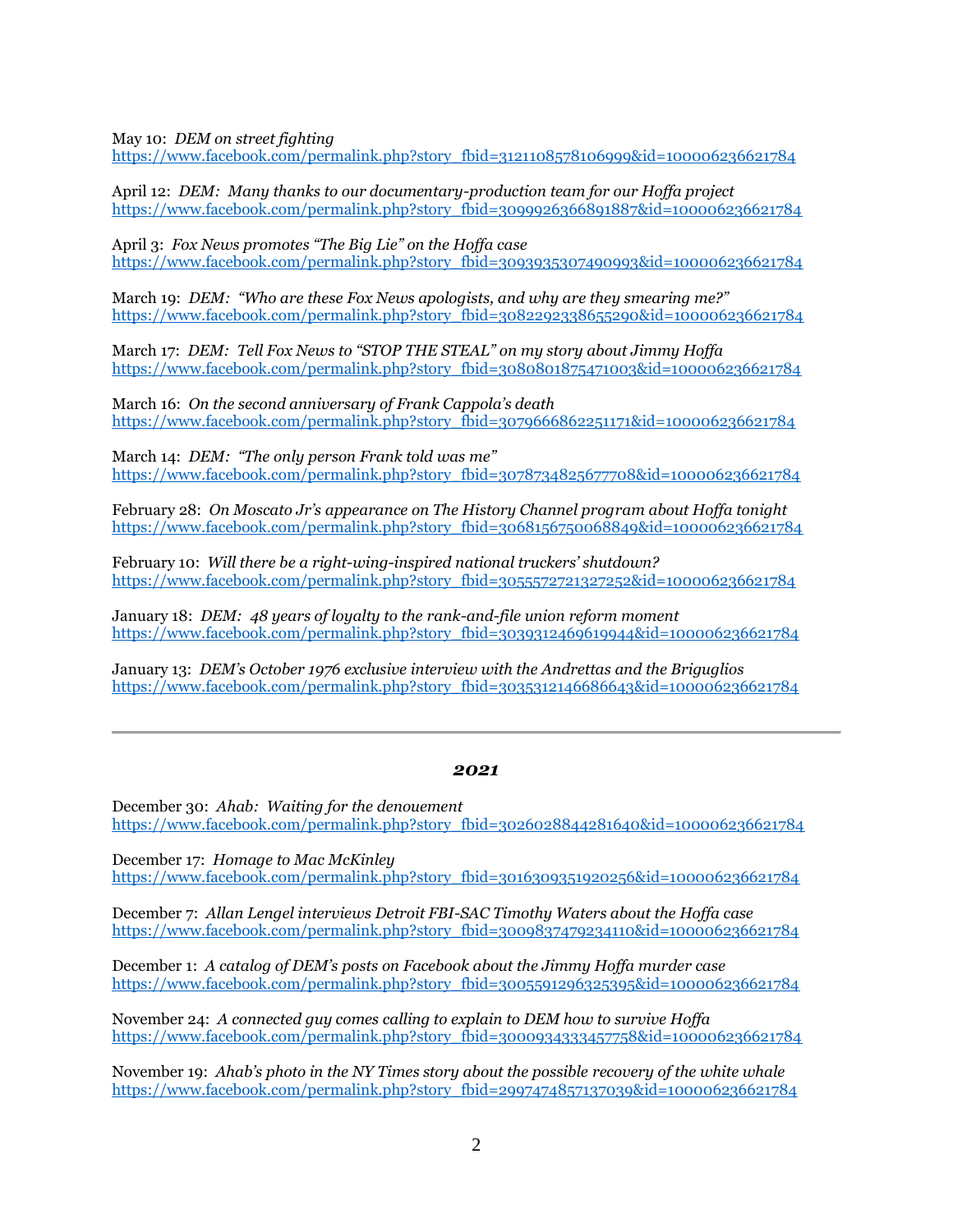November 18: *DEM on the great Walter Sheridan*

[https://www.facebook.com/permalink.php?story\\_fbid=2996587453892446&id=100006236621784](https://www.facebook.com/permalink.php?story_fbid=2996587453892446&id=100006236621784)

November 6: *DEM lauds those fighting for full disclosure of the Hoffa case file*  [https://www.facebook.com/permalink.php?story\\_fbid=2987428251475033&id=100006236621784](https://www.facebook.com/permalink.php?story_fbid=2987428251475033&id=100006236621784)

November 4: *DEM on PJP: In the event of failure, "I take full responsibility."* [https://www.facebook.com/permalink.php?story\\_fbid=2986035268280998&id=100006236621784](https://www.facebook.com/permalink.php?story_fbid=2986035268280998&id=100006236621784)

November 2: *A Dallas bookstore owner is selling a paperback of The Hoffa Wars for \$877.95* [https://www.facebook.com/permalink.php?story\\_fbid=2984357468448778&id=100006236621784](https://www.facebook.com/permalink.php?story_fbid=2984357468448778&id=100006236621784)

October 13: *Ahab at PJP in a University of Akron state of mind* [https://www.facebook.com/permalink.php?story\\_fbid=2969749916576200&id=100006236621784](https://www.facebook.com/permalink.php?story_fbid=2969749916576200&id=100006236621784)

October 7: *Philip Spitzer, literary agent for The Hoffa Wars, has died* [https://www.facebook.com/permalink.php?story\\_fbid=2965115917039600&id=100006236621784](https://www.facebook.com/permalink.php?story_fbid=2965115917039600&id=100006236621784)

October 3: *Presents from three friends* [https://www.facebook.com/permalink.php?story\\_fbid=2962511107300081&id=100006236621784](https://www.facebook.com/permalink.php?story_fbid=2962511107300081&id=100006236621784)

September 29: *The second anniversary of DEM's first tour of PJP with the late Frank Cappola* [https://www.facebook.com/permalink.php?story\\_fbid=2959252724292586&id=100006236621784](https://www.facebook.com/permalink.php?story_fbid=2959252724292586&id=100006236621784)

September 23: *The 2006 mistake made by the FBI in the Hoffa case* [https://www.facebook.com/permalink.php?story\\_fbid=2955665827984609&id=100006236621784](https://www.facebook.com/permalink.php?story_fbid=2955665827984609&id=100006236621784)

September 20: *Mike Hoyt's 1976 article about DEM's coverage of the Hoffa murder case* [https://www.facebook.com/permalink.php?story\\_fbid=2953464188204773&id=100006236621784](https://www.facebook.com/permalink.php?story_fbid=2953464188204773&id=100006236621784)

September 17: *DEM: My Thunderbirds* [https://www.facebook.com/permalink.php?story\\_fbid=2950853021799223&id=100006236621784](https://www.facebook.com/permalink.php?story_fbid=2950853021799223&id=100006236621784)

August 14: *DEM's 1992 review in the Washington Post about the film, Hoffa* [https://www.facebook.com/permalink.php?story\\_fbid=2926711280880064&id=100006236621784](https://www.facebook.com/permalink.php?story_fbid=2926711280880064&id=100006236621784)

July 30: *Ahab at PJP, aka "Brother Moscato's Dump"* [https://www.facebook.com/permalink.php?story\\_fbid=2916126538605205&id=100006236621784](https://www.facebook.com/permalink.php?story_fbid=2916126538605205&id=100006236621784)

July 28: *The unmarked grave of Jimmy Hoffa: Critical update* [https://www.facebook.com/permalink.php?story\\_fbid=2914677202083472&id=100006236621784](https://www.facebook.com/permalink.php?story_fbid=2914677202083472&id=100006236621784)

July 22: *Jon Kwitny's 3-part series in the Wall Street Journal—a week before Hoffa vanished* [https://www.facebook.com/permalink.php?story\\_fbid=2910428642508328&id=100006236621784](https://www.facebook.com/permalink.php?story_fbid=2910428642508328&id=100006236621784)

July 2: *More tragedy for the Cappola family* [https://www.facebook.com/permalink.php?story\\_fbid=2896090353942157&id=100006236621784](https://www.facebook.com/permalink.php?story_fbid=2896090353942157&id=100006236621784)

June 29: *The New York Times's* 1978 story about *The Hoffa Wars* [https://www.facebook.com/permalink.php?story\\_fbid=2893342200883639&id=100006236621784](https://www.facebook.com/permalink.php?story_fbid=2893342200883639&id=100006236621784)

June 24: *DEM: Waiting for a cure for "non-[rewarding repetitive behavior"](https://www.facebook.com/permalink.php?story_fbid=2890205217864004&id=100006236621784)* [https://www.facebook.com/permalink.php?story\\_fbid=2890205217864004&id=100006236621784](https://www.facebook.com/permalink.php?story_fbid=2890205217864004&id=100006236621784)

June 15: *[DEM on Coast to Coast tonight to discuss the Hoffa murder](https://www.facebook.com/permalink.php?story_fbid=2883513768533149&id=100006236621784)*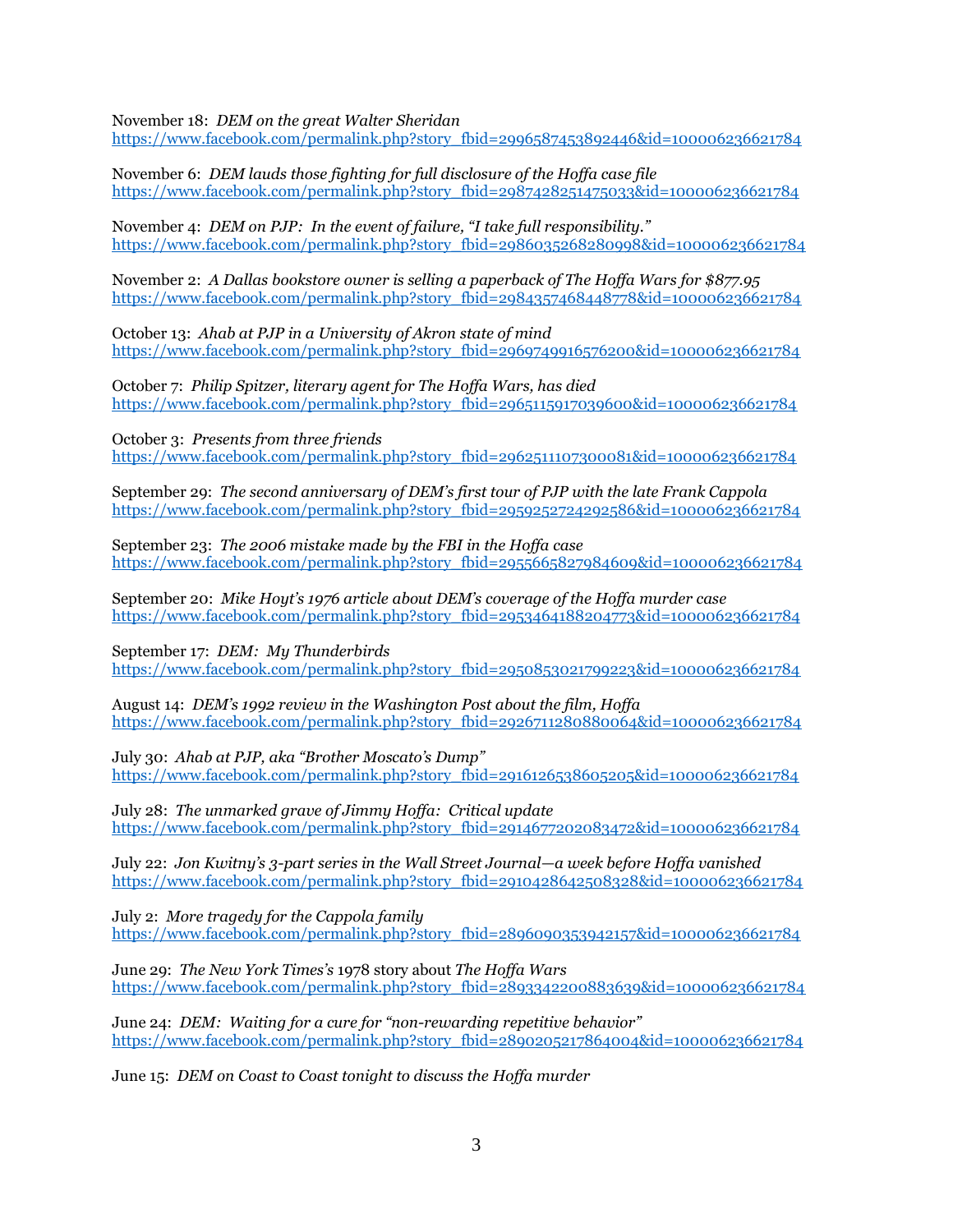[https://www.facebook.com/permalink.php?story\\_fbid=2883513768533149&id=100006236621784](https://www.facebook.com/permalink.php?story_fbid=2883513768533149&id=100006236621784)

June 6: *[Ray Donovan, Ronald Reagan's mobbed](https://www.facebook.com/permalink.php?story_fbid=2877315072486352&id=100006236621784)-up labor secretary, has died* [https://www.facebook.com/permalink.php?story\\_fbid=2877315072486352&id=100006236621784](https://www.facebook.com/permalink.php?story_fbid=2877315072486352&id=100006236621784)

May 23: *DEM: [Crediting federal investigators for getting the Hoffa case right since 1975](https://www.facebook.com/permalink.php?story_fbid=2867009346850258&id=100006236621784)* [https://www.facebook.com/permalink.php?story\\_fbid=2867009346850258&id=100006236621784](https://www.facebook.com/permalink.php?story_fbid=2867009346850258&id=100006236621784)

May 20: *[Vindication for the FBI?](https://www.facebook.com/permalink.php?story_fbid=2864904270394099&id=100006236621784)* [https://www.facebook.com/permalink.php?story\\_fbid=2864904270394099&id=100006236621784](https://www.facebook.com/permalink.php?story_fbid=2864904270394099&id=100006236621784) 

May 16: *[Frank Cappola's sworn declaration](https://www.facebook.com/permalink.php?story_fbid=2861939590690567&id=100006236621784)* [https://www.facebook.com/permalink.php?story\\_fbid=2861939590690567&id=100006236621784](https://www.facebook.com/permalink.php?story_fbid=2861939590690567&id=100006236621784)

May 11: *[My early investigation of the Teamsters and the](https://www.facebook.com/permalink.php?story_fbid=2863602377190955&id=100006236621784) Mafia* [https://www.facebook.com/permalink.php?story\\_fbid=2858127337738459&id=100006236621784](https://www.facebook.com/permalink.php?story_fbid=2858127337738459&id=100006236621784)

May 4: *[The cast of characters for the Hoffa murder drama](https://www.facebook.com/permalink.php?story_fbid=2852919794925880&id=100006236621784)* [https://www.facebook.com/permalink.php?story\\_fbid=2852919794925880&id=100006236621784](https://www.facebook.com/permalink.php?story_fbid=2852919794925880&id=100006236621784)

April 20: *Scott Burnstein: [The FBI is considering three excavations](https://www.facebook.com/permalink.php?story_fbid=2843009832583543&id=100006236621784) for Hoffa's body* [https://www.facebook.com/permalink.php?story\\_fbid=2843009832583543&id=100006236621784](https://www.facebook.com/permalink.php?story_fbid=2843009832583543&id=100006236621784)

April 15: *[On taking sides](https://www.facebook.com/permalink.php?story_fbid=2839695816248278&id=100006236621784)*

[https://www.facebook.com/permalink.php?story\\_fbid=2839695816248278&id=100006236621784](https://www.facebook.com/permalink.php?story_fbid=2839695816248278&id=100006236621784)

April 11: *[The 2013 search for Hoffa, based on Tony Zerilli's information](https://www.facebook.com/permalink.php?story_fbid=2836943456523514&id=100006236621784)* [https://www.facebook.com/permalink.php?story\\_fbid=2836943456523514&id=100006236621784](https://www.facebook.com/permalink.php?story_fbid=2836943456523514&id=100006236621784)

April 6: *[How our investigation of Alcee Hastings corruption could help solve the Hoffa case](https://www.facebook.com/permalink.php?story_fbid=2833397596878100&id=100006236621784)* [https://www.facebook.com/permalink.php?story\\_fbid=2833397596878100&id=100006236621784](https://www.facebook.com/permalink.php?story_fbid=2833397596878100&id=100006236621784)

March 21: *[A quick update from Ahab](https://www.facebook.com/permalink.php?story_fbid=2822508791300314&id=100006236621784)* [https://www.facebook.com/permalink.php?story\\_fbid=2822508791300314&id=100006236621784](https://www.facebook.com/permalink.php?story_fbid=2822508791300314&id=100006236621784)

March 16: *The first [anniversary of Frank Cappola's death](https://www.facebook.com/permalink.php?story_fbid=2818457891705404&id=100006236621784)* [https://www.facebook.com/permalink.php?story\\_fbid=2818457891705404&id=100006236621784](https://www.facebook.com/permalink.php?story_fbid=2818457891705404&id=100006236621784)

January 27: *Progress report on Ahab's now[-46-year search for the white whale](https://www.facebook.com/permalink.php?story_fbid=2786202171597643&id=100006236621784)* [https://www.facebook.com/permalink.php?story\\_fbid=2786202171597643&id=100006236621784](https://www.facebook.com/permalink.php?story_fbid=2786202171597643&id=100006236621784)

## *2020*

December 11: *[Ahab returns to the Pulaski Skyway](https://www.facebook.com/permalink.php?story_fbid=2753864874831373&id=100006236621784)* [https://www.facebook.com/permalink.php?story\\_fbid=2753864874831373&id=100006236621784](https://www.facebook.com/permalink.php?story_fbid=2753864874831373&id=100006236621784)

October 21: *[Ahab's status report on his search for the white whale](https://www.facebook.com/permalink.php?story_fbid=2711890339028827&id=100006236621784)* [https://www.facebook.com/permalink.php?story\\_fbid=2711890339028827&id=100006236621784](https://www.facebook.com/permalink.php?story_fbid=2711890339028827&id=100006236621784)

July 31: *[Scott Burnstein's story about Hoffa, Lenny Schultz, and Rolland McMaster](https://gangsterreport.com/hoffa-hysteria-how-i-teamed-with-dan-moldea-to-try-unmask-the-greatest-true-crime-mystery-ever/)* [https://www.facebook.com/permalink.php?story\\_fbid=2634507336767128&id=100006236621784](https://www.facebook.com/permalink.php?story_fbid=2634507336767128&id=100006236621784)

July 30: *[My inventory of evidence that Hoffa is buried at PJP](https://www.facebook.com/permalink.php?story_fbid=2633336386884223&id=100006236621784)* [https://www.facebook.com/permalink.php?story\\_fbid=2633336386884223&id=100006236621784](https://www.facebook.com/permalink.php?story_fbid=2633336386884223&id=100006236621784)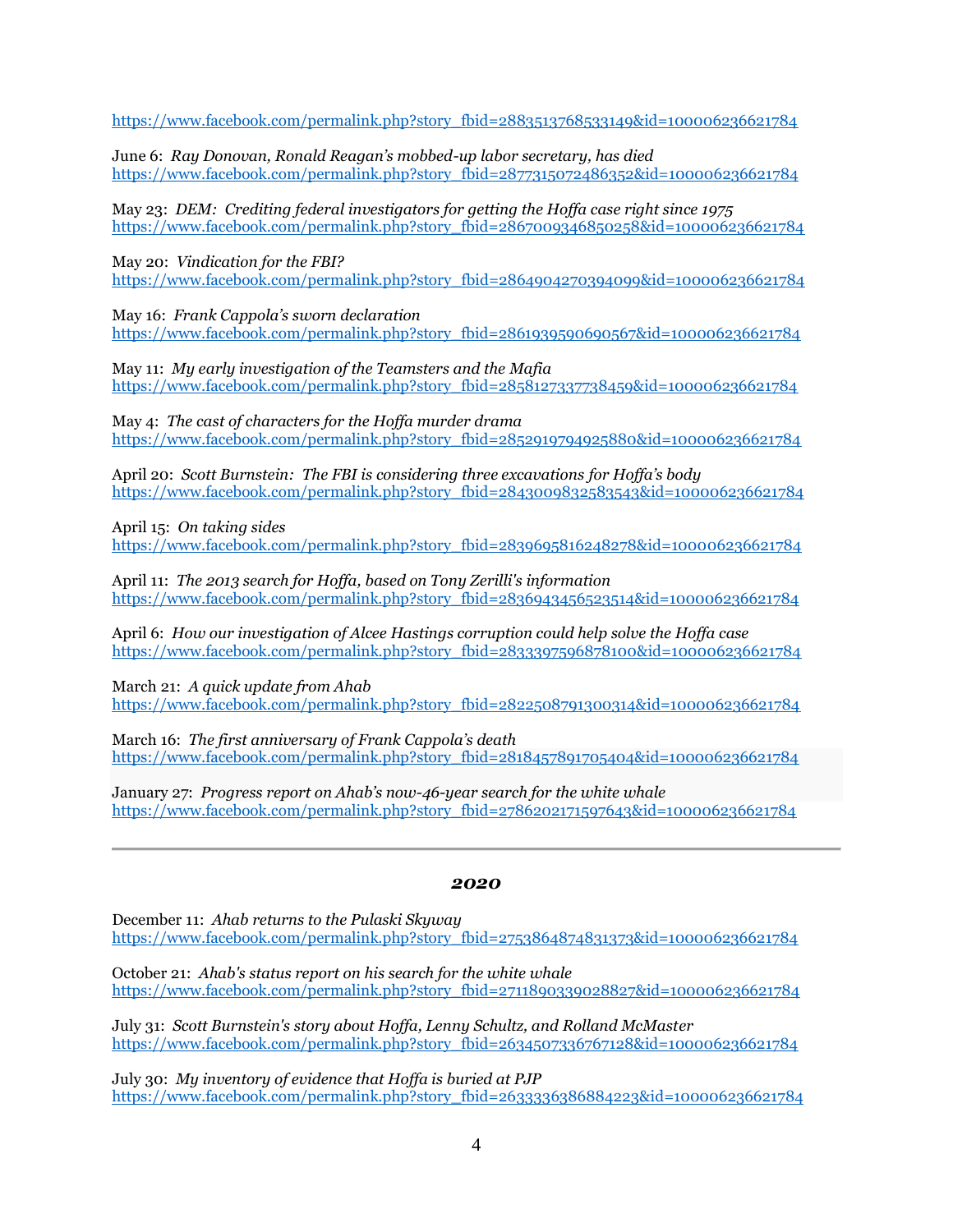July 29: *[Ahab's shadow on the white whale's grave](https://www.facebook.com/photo.php?fbid=2632629206954941&set=a.1406746079543266&type=3&theater)*

[https://www.facebook.com/photo.php?fbid=2632629206954941&set=a.1406746079543266&type=3&th](https://www.facebook.com/photo.php?fbid=2632629206954941&set=a.1406746079543266&type=3&theater) [eater](https://www.facebook.com/photo.php?fbid=2632629206954941&set=a.1406746079543266&type=3&theater)

July 24: *[Jimmy Hoffa's alleged burial site and the EPA](https://www.facebook.com/permalink.php?story_fbid=2628109757406886&id=100006236621784)* [https://www.facebook.com/permalink.php?story\\_fbid=2628109757406886&id=100006236621784](https://www.facebook.com/permalink.php?story_fbid=2628109757406886&id=100006236621784)

July 21: *[Part Two of "Finding Hoffa," published by The Mob Museum](https://www.facebook.com/permalink.php?story_fbid=2626385857579276&id=100006236621784)* [https://www.facebook.com/permalink.php?story\\_fbid=2626385857579276&id=100006236621784](https://www.facebook.com/permalink.php?story_fbid=2626385857579276&id=100006236621784)

July 21: *[The first photograph of Jimmy Hoffa's unmarked grave](https://www.facebook.com/permalink.php?story_fbid=2626188824265646&id=100006236621784)* [https://www.facebook.com/permalink.php?story\\_fbid=2626188824265646&id=100006236621784](https://www.facebook.com/permalink.php?story_fbid=2626188824265646&id=100006236621784)

July 8: *Finding Jimmy Hoffa: My 45-[year investigation of Hoffa's murde](https://www.facebook.com/permalink.php?story_fbid=2615892428628619&id=100006236621784)r* [https://www.facebook.com/permalink.php?story\\_fbid=2615892428628619&id=100006236621784](https://www.facebook.com/permalink.php?story_fbid=2615892428628619&id=100006236621784)

May 20: *I will appear tonight—for three straight hours—[on The Midnight Society](https://www.facebook.com/permalink.php?story_fbid=2576338855917310&id=100006236621784)*  [https://www.facebook.com/permalink.php?story\\_fbid=2576338855917310&id=100006236621784](https://www.facebook.com/permalink.php?story_fbid=2576338855917310&id=100006236621784)

May 9: *[Frozen at Moscato's Dump](https://www.facebook.com/permalink.php?story_fbid=2567584786792717&id=100006236621784)* [https://www.facebook.com/permalink.php?story\\_fbid=2567584786792717&id=100006236621784](https://www.facebook.com/permalink.php?story_fbid=2567584786792717&id=100006236621784)

March 17: *[Frank Cappola, who showed me the location of Hoffa's grave, has died](https://www.facebook.com/photo.php?fbid=2523340111217185&set=a.1406746079543266&type=3&theater)* [https://www.facebook.com/photo.php?fbid=2523340111217185&set=a.1406746079543266&type=3&the](https://www.facebook.com/photo.php?fbid=2523340111217185&set=a.1406746079543266&type=3&theater) [ater](https://www.facebook.com/photo.php?fbid=2523340111217185&set=a.1406746079543266&type=3&theater)

February 23: *[The Hoffa Wars](https://www.facebook.com/photo.php?fbid=2496201793931017&set=a.1406746079543266&type=3&theater) [passes The Irishman](https://www.facebook.com/photo.php?fbid=2496201793931017&set=a.1406746079543266&type=3&theater) [on Amazon's bestsellers list](https://www.facebook.com/photo.php?fbid=2496201793931017&set=a.1406746079543266&type=3&theater)* [https://www.facebook.com/photo.php?fbid=2496201793931017&set=a.1406746079543266&type=3&the](https://www.facebook.com/photo.php?fbid=2496201793931017&set=a.1406746079543266&type=3&theater) [ater](https://www.facebook.com/photo.php?fbid=2496201793931017&set=a.1406746079543266&type=3&theater)

February 13: *[Chuck O'Brien has died](https://www.facebook.com/permalink.php?story_fbid=2496808243870372&id=100006236621784)* [https://www.facebook.com/permalink.php?story\\_fbid=2496808243870372&id=100006236621784](https://www.facebook.com/permalink.php?story_fbid=2496808243870372&id=100006236621784)

February 9: *[Robert Conrad and the JFK murder program he hosted in 1992](https://www.facebook.com/100006236621784/videos/2493367827547747/)* <https://www.facebook.com/100006236621784/videos/2493367827547747/>

February 8: *[The Irishman](https://www.facebook.com/permalink.php?story_fbid=2492565000961363&id=100006236621784) [at the Oscars](https://www.facebook.com/permalink.php?story_fbid=2492565000961363&id=100006236621784)* [https://www.facebook.com/permalink.php?story\\_fbid=2492565000961363&id=100006236621784](https://www.facebook.com/permalink.php?story_fbid=2492565000961363&id=100006236621784)

January 15: *The Hoffa case: [My best explanation, based on the best available evidence](https://www.facebook.com/permalink.php?story_fbid=2472164826334714&id=100006236621784&__xts__%5b0%5d=68.ARCJzDiB2RIQKgGayXj4ag79rm2nkdeRGwzFYgK4eqpp1y-MIBxknuM_tYAs2pJJp9tvItr-vUqRf1Razxd48cJuX8mIxHAcre7EGQn4bSrPUoiGL289CGLLJeOvNXE8IyQduuOHyukim1QrmmBF9xjpJXRkhxe7lVmmozQVlNqogqBpzeFaaVvVh6rOa2qPk5iUs1mcP2y61IxwjZMThcxYGSKDZWD-AAs9Fk5g_0Kd7rxTNCySblC9eHfIbGDPKz2mMbSKKMqvlUxXFzFd2KNdsluuGOXUmXHtEsbnxUoVcDItGl1usXF2C50oAlR5rqKQhCGz937oqaIfSlqn4Ttgr96CHdwH&__tn__=-R)* [https://www.facebook.com/permalink.php?story\\_fbid=2472164826334714&id=100006236621784&\\_\\_x](https://www.facebook.com/permalink.php?story_fbid=2472164826334714&id=100006236621784&__xts__%5b0%5d=68.ARCJzDiB2RIQKgGayXj4ag79rm2nkdeRGwzFYgK4eqpp1y-MIBxknuM_tYAs2pJJp9tvItr-vUqRf1Razxd48cJuX8mIxHAcre7EGQn4bSrPUoiGL289CGLLJeOvNXE8IyQduuOHyukim1QrmmBF9xjpJXRkhxe7lVmmozQVlNqogqBpzeFaaVvVh6rOa2qPk5iUs1mcP2y61IxwjZMThcxYGSKDZWD-AAs9Fk5g_0Kd7rxTNCySblC9eHfIbGDPKz2mMbSKKMqvlUxXFzFd2KNdsluuGOXUmXHtEsbnxUoVcDItGl1usXF2C50oAlR5rqKQhCGz937oqaIfSlqn4Ttgr96CHdwH&__tn__=-R) [ts\\_\\_\[0\]=68.ARCJzDiB2RIQKgGayXj4ag79rm2nkdeRGwzFYgK4eqpp1y-MIBxknuM\\_tYAs2pJJp9tvItr](https://www.facebook.com/permalink.php?story_fbid=2472164826334714&id=100006236621784&__xts__%5b0%5d=68.ARCJzDiB2RIQKgGayXj4ag79rm2nkdeRGwzFYgK4eqpp1y-MIBxknuM_tYAs2pJJp9tvItr-vUqRf1Razxd48cJuX8mIxHAcre7EGQn4bSrPUoiGL289CGLLJeOvNXE8IyQduuOHyukim1QrmmBF9xjpJXRkhxe7lVmmozQVlNqogqBpzeFaaVvVh6rOa2qPk5iUs1mcP2y61IxwjZMThcxYGSKDZWD-AAs9Fk5g_0Kd7rxTNCySblC9eHfIbGDPKz2mMbSKKMqvlUxXFzFd2KNdsluuGOXUmXHtEsbnxUoVcDItGl1usXF2C50oAlR5rqKQhCGz937oqaIfSlqn4Ttgr96CHdwH&__tn__=-R)[vUqRf1Razxd48cJuX8mIxHAcre7EGQn4bSrPUoiGL289CGLLJeOvNXE8IyQduuOHyukim1QrmmBF9xj](https://www.facebook.com/permalink.php?story_fbid=2472164826334714&id=100006236621784&__xts__%5b0%5d=68.ARCJzDiB2RIQKgGayXj4ag79rm2nkdeRGwzFYgK4eqpp1y-MIBxknuM_tYAs2pJJp9tvItr-vUqRf1Razxd48cJuX8mIxHAcre7EGQn4bSrPUoiGL289CGLLJeOvNXE8IyQduuOHyukim1QrmmBF9xjpJXRkhxe7lVmmozQVlNqogqBpzeFaaVvVh6rOa2qPk5iUs1mcP2y61IxwjZMThcxYGSKDZWD-AAs9Fk5g_0Kd7rxTNCySblC9eHfIbGDPKz2mMbSKKMqvlUxXFzFd2KNdsluuGOXUmXHtEsbnxUoVcDItGl1usXF2C50oAlR5rqKQhCGz937oqaIfSlqn4Ttgr96CHdwH&__tn__=-R) [pJXRkhxe7lVmmozQVlNqogqBpzeFaaVvVh6rOa2qPk5iUs1mcP2y61IxwjZMThcxYGSKDZWD-](https://www.facebook.com/permalink.php?story_fbid=2472164826334714&id=100006236621784&__xts__%5b0%5d=68.ARCJzDiB2RIQKgGayXj4ag79rm2nkdeRGwzFYgK4eqpp1y-MIBxknuM_tYAs2pJJp9tvItr-vUqRf1Razxd48cJuX8mIxHAcre7EGQn4bSrPUoiGL289CGLLJeOvNXE8IyQduuOHyukim1QrmmBF9xjpJXRkhxe7lVmmozQVlNqogqBpzeFaaVvVh6rOa2qPk5iUs1mcP2y61IxwjZMThcxYGSKDZWD-AAs9Fk5g_0Kd7rxTNCySblC9eHfIbGDPKz2mMbSKKMqvlUxXFzFd2KNdsluuGOXUmXHtEsbnxUoVcDItGl1usXF2C50oAlR5rqKQhCGz937oqaIfSlqn4Ttgr96CHdwH&__tn__=-R)[AAs9Fk5g\\_0Kd7rxTNCySblC9eHfIbGDPKz2mMbSKKMqvlUxXFzFd2KNdsluuGOXUmXHtEsbnxUoVcD](https://www.facebook.com/permalink.php?story_fbid=2472164826334714&id=100006236621784&__xts__%5b0%5d=68.ARCJzDiB2RIQKgGayXj4ag79rm2nkdeRGwzFYgK4eqpp1y-MIBxknuM_tYAs2pJJp9tvItr-vUqRf1Razxd48cJuX8mIxHAcre7EGQn4bSrPUoiGL289CGLLJeOvNXE8IyQduuOHyukim1QrmmBF9xjpJXRkhxe7lVmmozQVlNqogqBpzeFaaVvVh6rOa2qPk5iUs1mcP2y61IxwjZMThcxYGSKDZWD-AAs9Fk5g_0Kd7rxTNCySblC9eHfIbGDPKz2mMbSKKMqvlUxXFzFd2KNdsluuGOXUmXHtEsbnxUoVcDItGl1usXF2C50oAlR5rqKQhCGz937oqaIfSlqn4Ttgr96CHdwH&__tn__=-R) ItGl1usXF2C50oAlR5rqKQhCGz937oqaIfSlqn4Ttgr96CHdwH& tn =-R

January 13: *[Romanian TV covers the Hoffa case and The Irishman](https://www.facebook.com/100006236621784/videos/2469854636565733/)*  <https://www.facebook.com/100006236621784/videos/2469854636565733/>

January 7: *[DEM on Midnight in the Desert for two hours tonight](https://www.facebook.com/permalink.php?story_fbid=2464059863811877&id=100006236621784)* [https://www.facebook.com/permalink.php?story\\_fbid=2464059863811877&id=100006236621784](https://www.facebook.com/permalink.php?story_fbid=2464059863811877&id=100006236621784)

January 3: *Jack Goldsmith's latest op-[ed on The Irishman in today's New York Times](https://www.facebook.com/permalink.php?story_fbid=2459733084244555&id=100006236621784)* [https://www.facebook.com/permalink.php?story\\_fbid=2459733084244555&id=100006236621784](https://www.facebook.com/permalink.php?story_fbid=2459733084244555&id=100006236621784)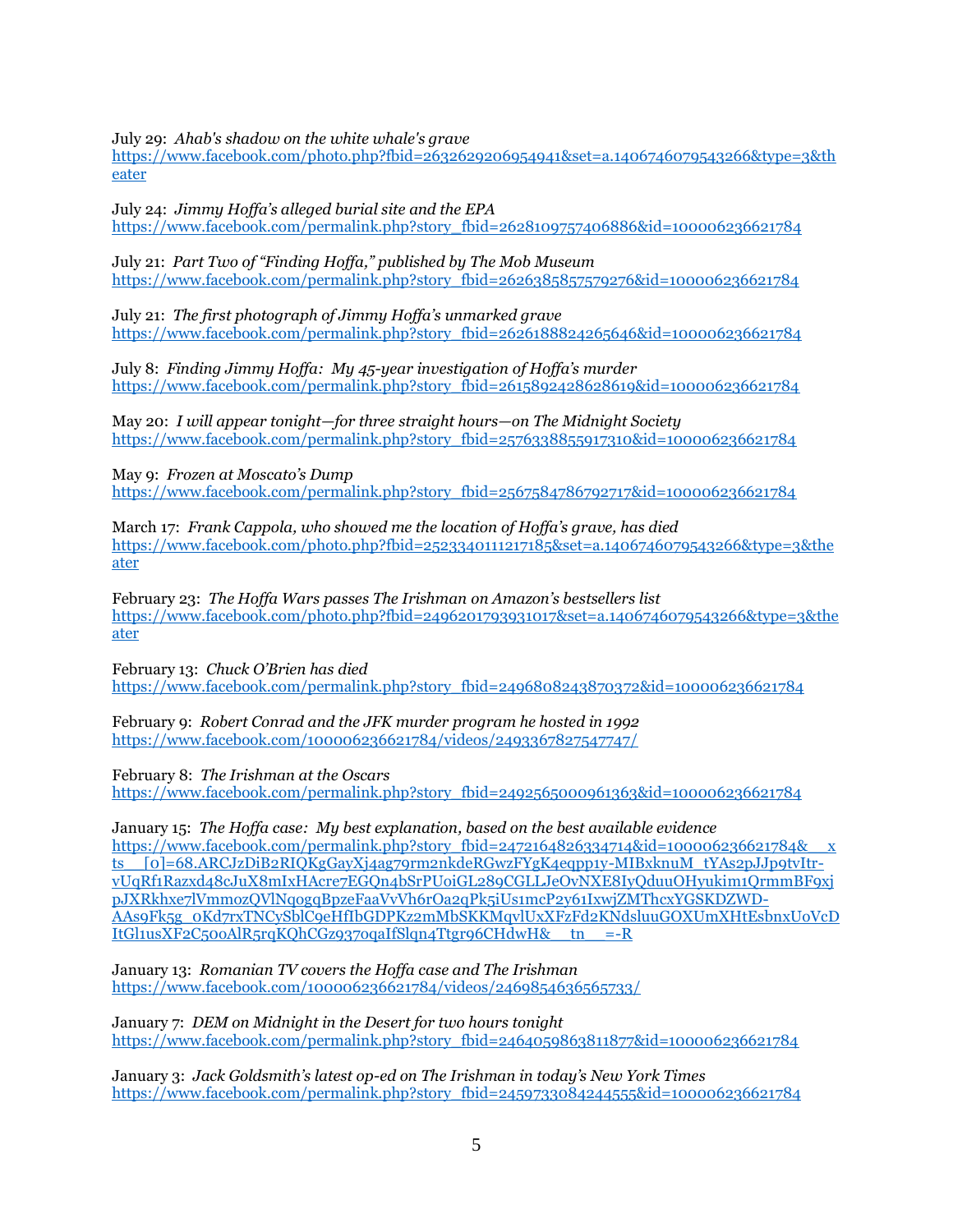January 1: *[Spending the evening, working and watching The Irishman for the fifth time](https://www.facebook.com/permalink.php?story_fbid=2457910547760142&id=100006236621784)* [https://www.facebook.com/permalink.php?story\\_fbid=2457910547760142&id=100006236621784](https://www.facebook.com/permalink.php?story_fbid=2457910547760142&id=100006236621784)

#### *2019*

December 27: *[See the shooting script for The Irishman](https://www.facebook.com/permalink.php?story_fbid=2452957251588805&id=100006236621784)* [https://www.facebook.com/permalink.php?story\\_fbid=2452957251588805&id=100006236621784](https://www.facebook.com/permalink.php?story_fbid=2452957251588805&id=100006236621784)

December 21: *[IMDb pretends to dismiss criticism of The Irishman](https://www.facebook.com/photo.php?fbid=2446213715596492&set=a.1406746079543266&type=3&theater)* [https://www.facebook.com/photo.php?fbid=2446213715596492&set=a.1406746079543266&type=3&the](https://www.facebook.com/photo.php?fbid=2446213715596492&set=a.1406746079543266&type=3&theater) [ater](https://www.facebook.com/photo.php?fbid=2446213715596492&set=a.1406746079543266&type=3&theater)

December 14: *[The video of the big debate on the Hoffa caper at The Mob Museum](https://www.facebook.com/permalink.php?story_fbid=2439430616274802&id=100006236621784)*  [https://www.facebook.com/permalink.php?story\\_fbid=2439430616274802&id=100006236621784](https://www.facebook.com/permalink.php?story_fbid=2439430616274802&id=100006236621784)

December 11: *[Wearing my TDU pin to protest Hoffa's portrayal in The Irishman as a working](https://www.facebook.com/photo.php?fbid=2436757569875440&set=a.1821270834757453&type=3&theater)-class [hero](https://www.facebook.com/photo.php?fbid=2436757569875440&set=a.1821270834757453&type=3&theater)*

[https://www.facebook.com/photo.php?fbid=2436757569875440&set=a.1821270834757453&type=3&the](https://www.facebook.com/photo.php?fbid=2436757569875440&set=a.1821270834757453&type=3&theater) [ater](https://www.facebook.com/photo.php?fbid=2436757569875440&set=a.1821270834757453&type=3&theater)

December 10: *[Mark Perry on our roles in the violent 1979 National Independent Truckers' Shutdown](https://www.facebook.com/permalink.php?story_fbid=2435855119965685&id=100006236621784)* [https://www.facebook.com/permalink.php?story\\_fbid=2435855119965685&id=100006236621784](https://www.facebook.com/permalink.php?story_fbid=2435855119965685&id=100006236621784)

December 8: *[Shawn, Wade, and DEM at The Mob Museum to discuss Hoffa on December 11](https://www.facebook.com/permalink.php?story_fbid=2434552113429319&id=100006236621784)* [https://www.facebook.com/permalink.php?story\\_fbid=2434552113429319&id=100006236621784](https://www.facebook.com/permalink.php?story_fbid=2434552113429319&id=100006236621784)

December 7: *[Eric Shawn interviews Scott Burnstein about the Hoffa case](https://www.facebook.com/permalink.php?story_fbid=2433620743522456&id=100006236621784)* [https://www.facebook.com/permalink.php?story\\_fbid=2433620743522456&id=100006236621784](https://www.facebook.com/permalink.php?story_fbid=2433620743522456&id=100006236621784)

December 4: *[The U.S Attorney's Office in Detroit weighs in on what's next on the Hoffa case](https://www.facebook.com/permalink.php?story_fbid=2430437053840825&id=100006236621784)* [https://www.facebook.com/permalink.php?story\\_fbid=2430437053840825&id=100006236621784](https://www.facebook.com/permalink.php?story_fbid=2430437053840825&id=100006236621784)

December 2: *[3 of the 4 top books on the Amazon O/C best sellers list are about Jimmy Hoffa](https://www.facebook.com/photo.php?fbid=2428969237320940&set=a.1406746079543266&type=3&theater)* [https://www.facebook.com/photo.php?fbid=2428969237320940&set=a.1406746079543266&type=3&th](https://www.facebook.com/photo.php?fbid=2428969237320940&set=a.1406746079543266&type=3&theater) [eater](https://www.facebook.com/photo.php?fbid=2428969237320940&set=a.1406746079543266&type=3&theater)

December 1: *[The FBI is taking Frank Cappola's information seriously](https://www.facebook.com/permalink.php?story_fbid=2427229070828290&id=100006236621784)* [https://www.facebook.com/permalink.php?story\\_fbid=2427229070828290&id=100006236621784](https://www.facebook.com/permalink.php?story_fbid=2427229070828290&id=100006236621784)

November 27: *[Despite its flaws, I liked The Irishman](https://www.facebook.com/permalink.php?story_fbid=2423922821158915&id=100006236621784) [even better the second time](https://www.facebook.com/permalink.php?story_fbid=2423922821158915&id=100006236621784)* [https://www.facebook.com/permalink.php?story\\_fbid=2423922821158915&id=100006236621784](https://www.facebook.com/permalink.php?story_fbid=2423922821158915&id=100006236621784)

November 26: *[Don't allow](https://www.facebook.com/permalink.php?story_fbid=2422807764603754&id=100006236621784) [The Irishman](https://www.facebook.com/permalink.php?story_fbid=2422807764603754&id=100006236621784) [to define the truth of the Hoffa murder case](https://www.facebook.com/permalink.php?story_fbid=2422807764603754&id=100006236621784)* [https://www.facebook.com/permalink.php?story\\_fbid=2422807764603754&id=100006236621784](https://www.facebook.com/permalink.php?story_fbid=2422807764603754&id=100006236621784)

November 26: *["No good deed goes unpunished."](https://www.facebook.com/permalink.php?story_fbid=2422180357999828&id=100006236621784)*  [https://www.facebook.com/permalink.php?story\\_fbid=2422180357999828&id=100006236621784](https://www.facebook.com/permalink.php?story_fbid=2422180357999828&id=100006236621784)

November 24: *[DEM: On my association with Eric Shawn and Fox News](https://www.facebook.com/permalink.php?story_fbid=2420973938120470&id=100006236621784)* [https://www.facebook.com/permalink.php?story\\_fbid=2420973938120470&id=100006236621784](https://www.facebook.com/permalink.php?story_fbid=2420973938120470&id=100006236621784)

November 24: *[Video of Frank Cappola and me at PJP Landfill, aka Brother Moscato's Dump](https://www.facebook.com/100006236621784/videos/2420405708177293/)* <https://www.facebook.com/100006236621784/videos/2420405708177293/>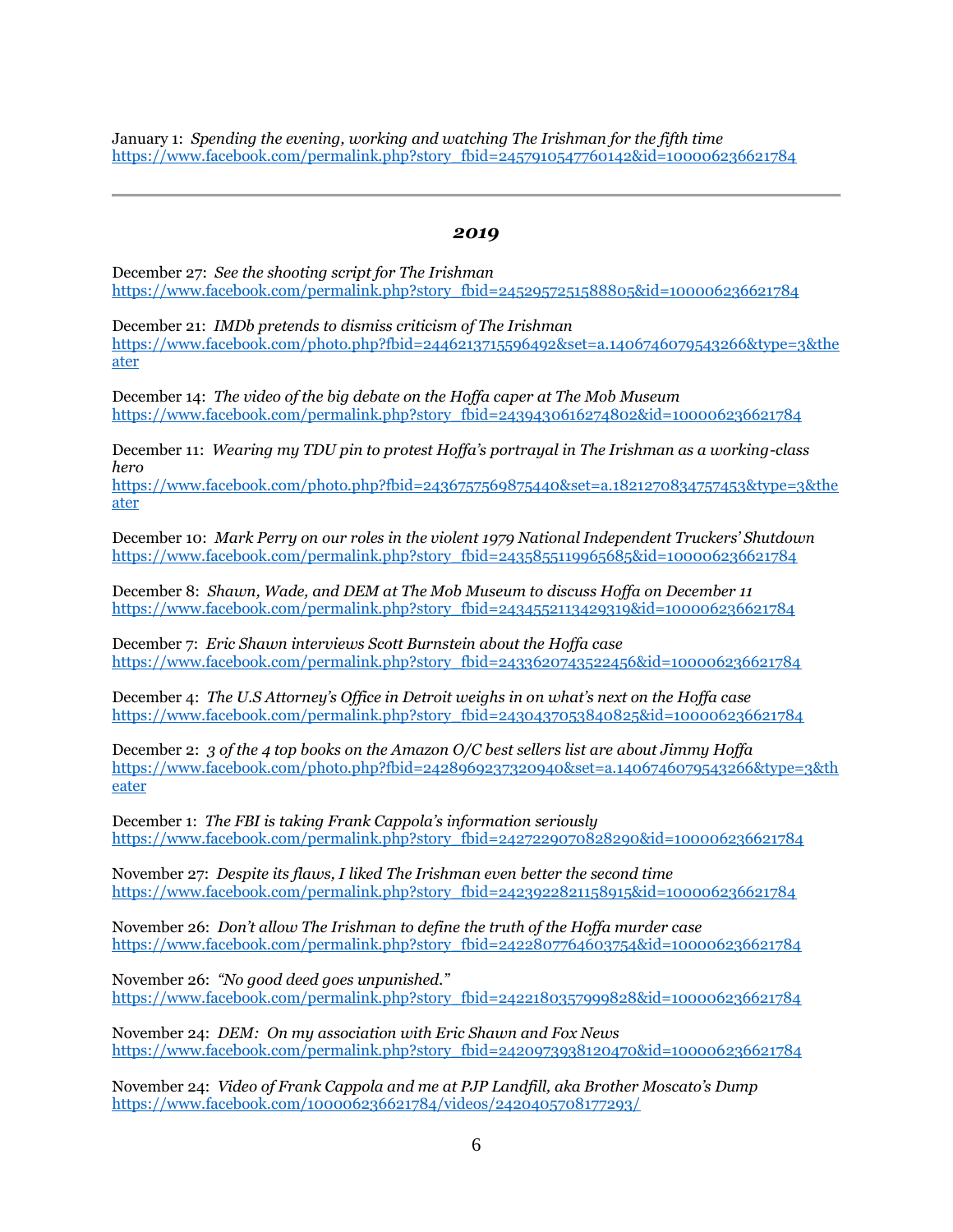November 21: *[The Detroit Free Press](https://www.freep.com/story/news/local/michigan/2019/11/21/jimmy-hoffa-body-new-lead-irishman-movie/4253552002/) [gets comment from the FBI](https://www.freep.com/story/news/local/michigan/2019/11/21/jimmy-hoffa-body-new-lead-irishman-movie/4253552002/)*  [https://www.freep.com/story/news/local/michigan/2019/11/21/jimmy-hoffa-body-new-lead-irishman](https://www.freep.com/story/news/local/michigan/2019/11/21/jimmy-hoffa-body-new-lead-irishman-movie/4253552002/)[movie/4253552002/](https://www.freep.com/story/news/local/michigan/2019/11/21/jimmy-hoffa-body-new-lead-irishman-movie/4253552002/)

November 21: *[Does Frank Cappola know where Jimmy Hoffa is buried?](https://www.facebook.com/permalink.php?story_fbid=2418316071719590&id=100006236621784)* [https://www.facebook.com/permalink.php?story\\_fbid=2418316071719590&id=100006236621784](https://www.facebook.com/permalink.php?story_fbid=2418316071719590&id=100006236621784)

November 19*: [Preview: Frank Cappola at the PJP Landfill, aka "Brother Moscato's Dump"](https://www.facebook.com/photo.php?fbid=2416900865194444&set=a.1406746079543266&type=3&theater)* [https://www.facebook.com/photo.php?fbid=2416900865194444&set=a.1406746079543266&type=3&th](https://www.facebook.com/photo.php?fbid=2416900865194444&set=a.1406746079543266&type=3&theater) [eater](https://www.facebook.com/photo.php?fbid=2416900865194444&set=a.1406746079543266&type=3&theater)

November 18: *[My search for Hoffa's body with Eric Shawn of Fox News: Part One](https://www.facebook.com/permalink.php?story_fbid=2415473778670486&id=100006236621784)* [https://www.facebook.com/permalink.php?story\\_fbid=2415473778670486&id=100006236621784](https://www.facebook.com/permalink.php?story_fbid=2415473778670486&id=100006236621784)

November 13: *[Robert De Niro responds to my allegation that Sheeran conned him](https://www.facebook.com/permalink.php?story_fbid=2411441005740430&id=100006236621784)* [https://www.facebook.com/permalink.php?story\\_fbid=2411441005740430&id=100006236621784](https://www.facebook.com/permalink.php?story_fbid=2411441005740430&id=100006236621784)

November 8: *We just saw The Irishman, and—in spite of [Frank Sheeran's lies—it's outstanding](https://www.facebook.com/permalink.php?story_fbid=2407018812849316&id=100006236621784)*  [https://www.facebook.com/permalink.php?story\\_fbid=2407018812849316&id=100006236621784](https://www.facebook.com/permalink.php?story_fbid=2407018812849316&id=100006236621784)

November 7: *[How Frank Sheeran, aka "The Irishman," came into my life and then refused to leave](https://www.facebook.com/permalink.php?story_fbid=2405606129657251&id=100006236621784)* [https://www.facebook.com/permalink.php?story\\_fbid=2405606129657251&id=100006236621784](https://www.facebook.com/permalink.php?story_fbid=2405606129657251&id=100006236621784)

November 1: *[The Irishman](https://www.facebook.com/permalink.php?story_fbid=2400469310170933&id=100006236621784) [opens today for a limited run before returning to Netflix on November 27](https://www.facebook.com/permalink.php?story_fbid=2400469310170933&id=100006236621784)* [https://www.facebook.com/permalink.php?story\\_fbid=2400469310170933&id=100006236621784](https://www.facebook.com/permalink.php?story_fbid=2400469310170933&id=100006236621784)

October 31: *[The Nats' relentlessness has inspired me to redouble my efforts to find Jimmy Hoffa](https://www.washingtonpost.com/sports/2019/10/30/world-series-nationals-astros-game-seven/)* [https://www.facebook.com/permalink.php?story\\_fbid=2399415623609635&id=100006236621784](https://www.facebook.com/permalink.php?story_fbid=2399415623609635&id=100006236621784)

October 16: *The FBI'[s new theory about the Hoffa case](https://www.facebook.com/photo.php?fbid=2386364348248096&set=a.1406746079543266&type=3&theater)*

[https://www.facebook.com/photo.php?fbid=2386364348248096&set=a.1406746079543266&type=3&th](https://www.facebook.com/photo.php?fbid=2386364348248096&set=a.1406746079543266&type=3&theater) [eater](https://www.facebook.com/photo.php?fbid=2386364348248096&set=a.1406746079543266&type=3&theater)

October 14: *[In the midst of rave reviews, the latest story on The Irishman, a film fantasy for its false](https://www.facebook.com/permalink.php?story_fbid=2385106121707252&id=100006236621784)  [facts](https://www.facebook.com/permalink.php?story_fbid=2385106121707252&id=100006236621784)*

[https://www.facebook.com/permalink.php?story\\_fbid=2385106121707252&id=100006236621784](https://www.facebook.com/permalink.php?story_fbid=2385106121707252&id=100006236621784)

October 5: *[Jack Goldsmith and I appear on Brian Ross Investigates](https://www.facebook.com/permalink.php?story_fbid=2377451502472714&id=100006236621784) [to discuss Jack's book](https://www.facebook.com/permalink.php?story_fbid=2377451502472714&id=100006236621784)* [https://www.facebook.com/permalink.php?story\\_fbid=2377451502472714&id=100006236621784](https://www.facebook.com/permalink.php?story_fbid=2377451502472714&id=100006236621784)

September 27: *[Meet Frank Sheeran, aka "The Irishman" . . . A 1997 video](https://www.facebook.com/100006236621784/videos/2371534833064381/)* <https://www.facebook.com/100006236621784/videos/2371534833064381/>

September 26: *[Jack Goldsmith on Frank Sheeran lies](https://www.facebook.com/permalink.php?story_fbid=2371386796412518&id=100006236621784)* [https://www.facebook.com/permalink.php?story\\_fbid=2371386796412518&id=100006236621784](https://www.facebook.com/permalink.php?story_fbid=2371386796412518&id=100006236621784)

September 24: *[Jack Goldsmith publishes In Hoffa's Shadow about his stepfather, Chuck O'Brien](https://www.facebook.com/permalink.php?story_fbid=2369301073287757&id=100006236621784)* [https://www.facebook.com/permalink.php?story\\_fbid=2369301073287757&id=100006236621784](https://www.facebook.com/permalink.php?story_fbid=2369301073287757&id=100006236621784)

September 6: *[Don Wells has died. His information led to the FBI's 2006 search of McMaster's farm in](https://www.facebook.com/photo.php?fbid=2357018451182686&set=a.1406746079543266&type=3&theater)  [Wixom, Michigan](https://www.facebook.com/photo.php?fbid=2357018451182686&set=a.1406746079543266&type=3&theater)*

*[https://www.facebook.com/photo.php?fbid=2357018451182686&set=a.1406746079543266&type=3&th](https://www.facebook.com/photo.php?fbid=2357018451182686&set=a.1406746079543266&type=3&theater) [eater](https://www.facebook.com/photo.php?fbid=2357018451182686&set=a.1406746079543266&type=3&theater)*

August 7: *[Slate: "The Lies of The Irishman," an attack on the Scorsese](https://www.facebook.com/permalink.php?story_fbid=2337192106498654&id=100006236621784)-De Niro film fantasy*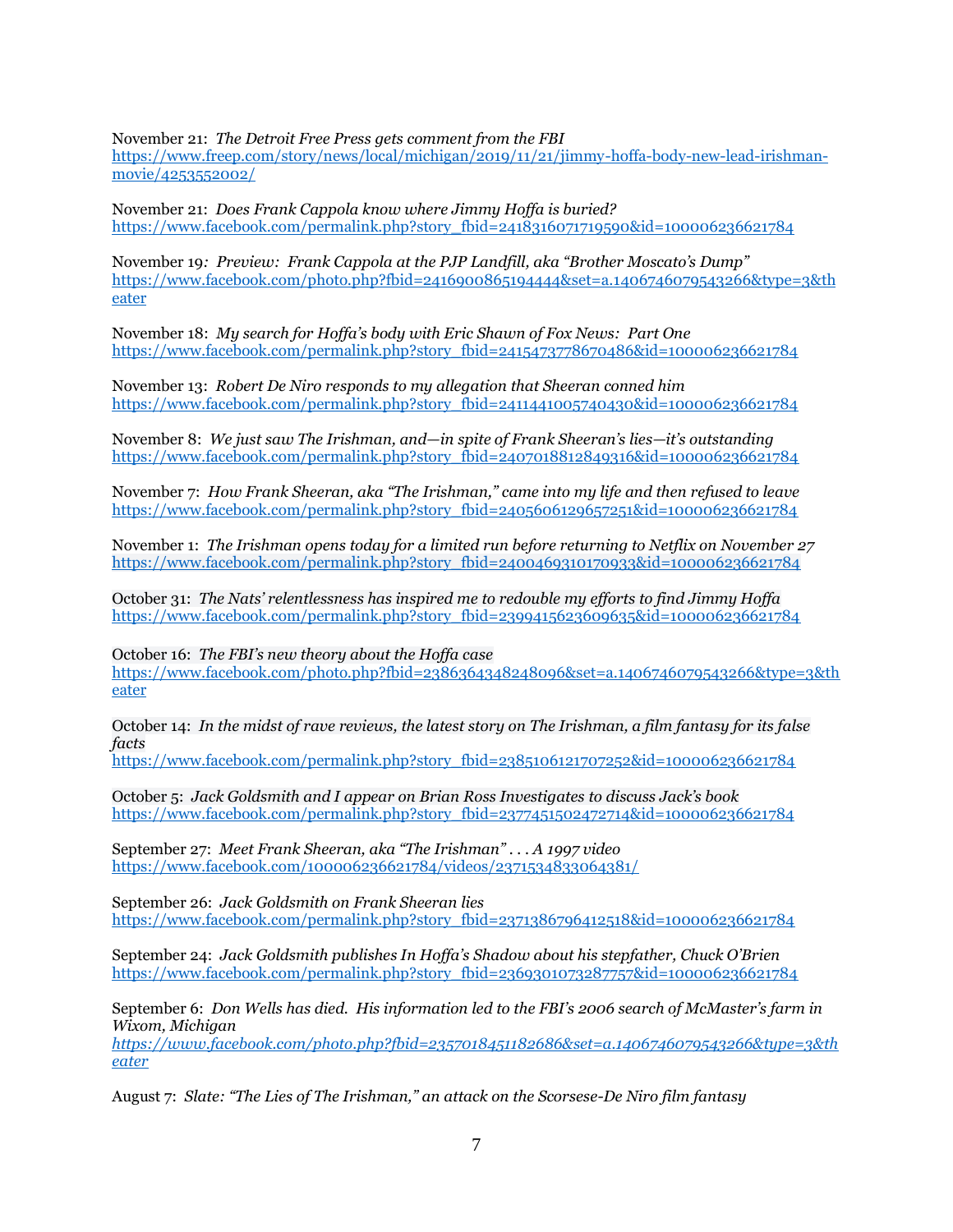[https://www.facebook.com/permalink.php?story\\_fbid=2337192106498654&id=100006236621784](https://www.facebook.com/permalink.php?story_fbid=2337192106498654&id=100006236621784)

July 30: *The 44th [anniversary of Jimmy Hoffa's murder](https://www.facebook.com/permalink.php?story_fbid=2331973750353823&id=100006236621784)*  [https://www.facebook.com/permalink.php?story\\_fbid=2331973750353823&id=100006236621784](https://www.facebook.com/permalink.php?story_fbid=2331973750353823&id=100006236621784)

July 14: *[DEM: "I have a new lead on the whereabouts of Jimmy Hoffa's body"](https://www.facebook.com/permalink.php?story_fbid=2321725138045351&id=100006236621784)* [https://www.facebook.com/permalink.php?story\\_fbid=2321725138045351&id=100006236621784](https://www.facebook.com/permalink.php?story_fbid=2321725138045351&id=100006236621784)

May 20: *[Allan Lengel reports on Tony and Vito Giacalone and their roles in the Hoffa caper](https://www.facebook.com/permalink.php?story_fbid=2285415808342951&id=100006236621784)* [https://www.facebook.com/permalink.php?story\\_fbid=2285415808342951&id=100006236621784](https://www.facebook.com/permalink.php?story_fbid=2285415808342951&id=100006236621784)

May 10: *[DEM discusses the Hoffa murder case with Eric Shawn at Fox News](https://www.facebook.com/permalink.php?story_fbid=2261194150765117&id=100006236621784)* [https://www.facebook.com/permalink.php?story\\_fbid=2261194150765117&id=100006236621784](https://www.facebook.com/permalink.php?story_fbid=2261194150765117&id=100006236621784)

March 31: *The Irishman[: "Good cinema, bad history"](https://www.facebook.com/permalink.php?story_fbid=2255711107980088&id=100006236621784)* [https://www.facebook.com/permalink.php?story\\_fbid=2255711107980088&id=100006236621784](https://www.facebook.com/permalink.php?story_fbid=2255711107980088&id=100006236621784)

February 18: *[Five years later: On the death of Philip "Brother" Moscato](https://www.facebook.com/permalink.php?story_fbid=2232916106926255&id=100006236621784)* [https://www.facebook.com/permalink.php?story\\_fbid=2232916106926255&id=100006236621784](https://www.facebook.com/permalink.php?story_fbid=2232916106926255&id=100006236621784)

January 30: *[Jimmy Hoffa-murder suspect, Tom Andretta, has died](https://www.facebook.com/photo.php?fbid=2221729428044923&set=a.1406746079543266&type=3&theater)* [https://www.facebook.com/photo.php?fbid=2221729428044923&set=a.1406746079543266&type=3&th](https://www.facebook.com/photo.php?fbid=2221729428044923&set=a.1406746079543266&type=3&theater) [eater](https://www.facebook.com/photo.php?fbid=2221729428044923&set=a.1406746079543266&type=3&theater)

## *2018*

December 16: *On the Hoffa Case: [Salvatore Briguglio v. Frank Sheeran](https://www.facebook.com/permalink.php?story_fbid=2195423850675481&id=100006236621784)* [https://www.facebook.com/permalink.php?story\\_fbid=2195423850675481&id=100006236621784](https://www.facebook.com/permalink.php?story_fbid=2195423850675481&id=100006236621784)

November 19: *[Battling the Irishman](https://www.facebook.com/permalink.php?story_fbid=1972420059642529&id=100006236621784&pnref=story)* [https://www.facebook.com/permalink.php?story\\_fbid=1972420059642529&id=100006236621784&pnr](https://www.facebook.com/permalink.php?story_fbid=1972420059642529&id=100006236621784&pnref=story) [ef=story](https://www.facebook.com/permalink.php?story_fbid=1972420059642529&id=100006236621784&pnref=story)

February 27: *[Ahab on Jimmy Hoffa-murder case nuances](https://www.facebook.com/permalink.php?story_fbid=2015117048706163&id=100006236621784)* [https://www.facebook.com/permalink.php?story\\_fbid=2015117048706163&id=100006236621784](https://www.facebook.com/permalink.php?story_fbid=2015117048706163&id=100006236621784)

## *2017*

October 31: *An homage to my "writing coach" on her 93rd birthday* [https://www.facebook.com/photo.php?fbid=1964803477070854&set=a.1406746079543266.1073741831](https://www.facebook.com/photo.php?fbid=1964803477070854&set=a.1406746079543266.1073741831.100006236621784&type=3&theater) [.100006236621784&type=3&theater](https://www.facebook.com/photo.php?fbid=1964803477070854&set=a.1406746079543266.1073741831.100006236621784&type=3&theater)

September 17: *[Was Jimmy Hoffa's body moved from Jersey City to Paterson?](https://www.facebook.com/permalink.php?story_fbid=1948274495390419&id=100006236621784)* [https://www.facebook.com/permalink.php?story\\_fbid=1948274495390419&id=100006236621784](https://www.facebook.com/permalink.php?story_fbid=1948274495390419&id=100006236621784)

August 18: *[Scorsese-De Niro's "The Irishman" will be postponed](https://www.facebook.com/permalink.php?story_fbid=2128702444014289&id=100006236621784&__xts__%5b0%5d=68.ARDpGqwsODumom-cJO6VKv80YbtW8uMOxolzMnY84TeN04rrTGLQXZDot_nd9G1-SiMOP36rNAqe_qVQNmfACkZBq2gcAV1v4ny5-5GfHJRdEev7BKmoXRztcMeimNf49ImIsfqcvUGw&__tn__=-R)* [https://www.facebook.com/permalink.php?story\\_fbid=2128702444014289&id=100006236621784&\\_\\_x](https://www.facebook.com/permalink.php?story_fbid=2128702444014289&id=100006236621784&__xts__%5b0%5d=68.ARDpGqwsODumom-cJO6VKv80YbtW8uMOxolzMnY84TeN04rrTGLQXZDot_nd9G1-SiMOP36rNAqe_qVQNmfACkZBq2gcAV1v4ny5-5GfHJRdEev7BKmoXRztcMeimNf49ImIsfqcvUGw&__tn__=-R) [ts\\_\\_%5b0%5d=68.ARDpGqwsODumom](https://www.facebook.com/permalink.php?story_fbid=2128702444014289&id=100006236621784&__xts__%5b0%5d=68.ARDpGqwsODumom-cJO6VKv80YbtW8uMOxolzMnY84TeN04rrTGLQXZDot_nd9G1-SiMOP36rNAqe_qVQNmfACkZBq2gcAV1v4ny5-5GfHJRdEev7BKmoXRztcMeimNf49ImIsfqcvUGw&__tn__=-R)[cJO6VKv80YbtW8uMOxolzMnY84TeN04rrTGLQXZDot\\_nd9G1-](https://www.facebook.com/permalink.php?story_fbid=2128702444014289&id=100006236621784&__xts__%5b0%5d=68.ARDpGqwsODumom-cJO6VKv80YbtW8uMOxolzMnY84TeN04rrTGLQXZDot_nd9G1-SiMOP36rNAqe_qVQNmfACkZBq2gcAV1v4ny5-5GfHJRdEev7BKmoXRztcMeimNf49ImIsfqcvUGw&__tn__=-R) [SiMOP36rNAqe\\_qVQNmfACkZBq2gcAV1v4ny5-](https://www.facebook.com/permalink.php?story_fbid=2128702444014289&id=100006236621784&__xts__%5b0%5d=68.ARDpGqwsODumom-cJO6VKv80YbtW8uMOxolzMnY84TeN04rrTGLQXZDot_nd9G1-SiMOP36rNAqe_qVQNmfACkZBq2gcAV1v4ny5-5GfHJRdEev7BKmoXRztcMeimNf49ImIsfqcvUGw&__tn__=-R) [5GfHJRdEev7BKmoXRztcMeimNf49ImIsfqcvUGw&\\_\\_tn\\_\\_=-R](https://www.facebook.com/permalink.php?story_fbid=2128702444014289&id=100006236621784&__xts__%5b0%5d=68.ARDpGqwsODumom-cJO6VKv80YbtW8uMOxolzMnY84TeN04rrTGLQXZDot_nd9G1-SiMOP36rNAqe_qVQNmfACkZBq2gcAV1v4ny5-5GfHJRdEev7BKmoXRztcMeimNf49ImIsfqcvUGw&__tn__=-R)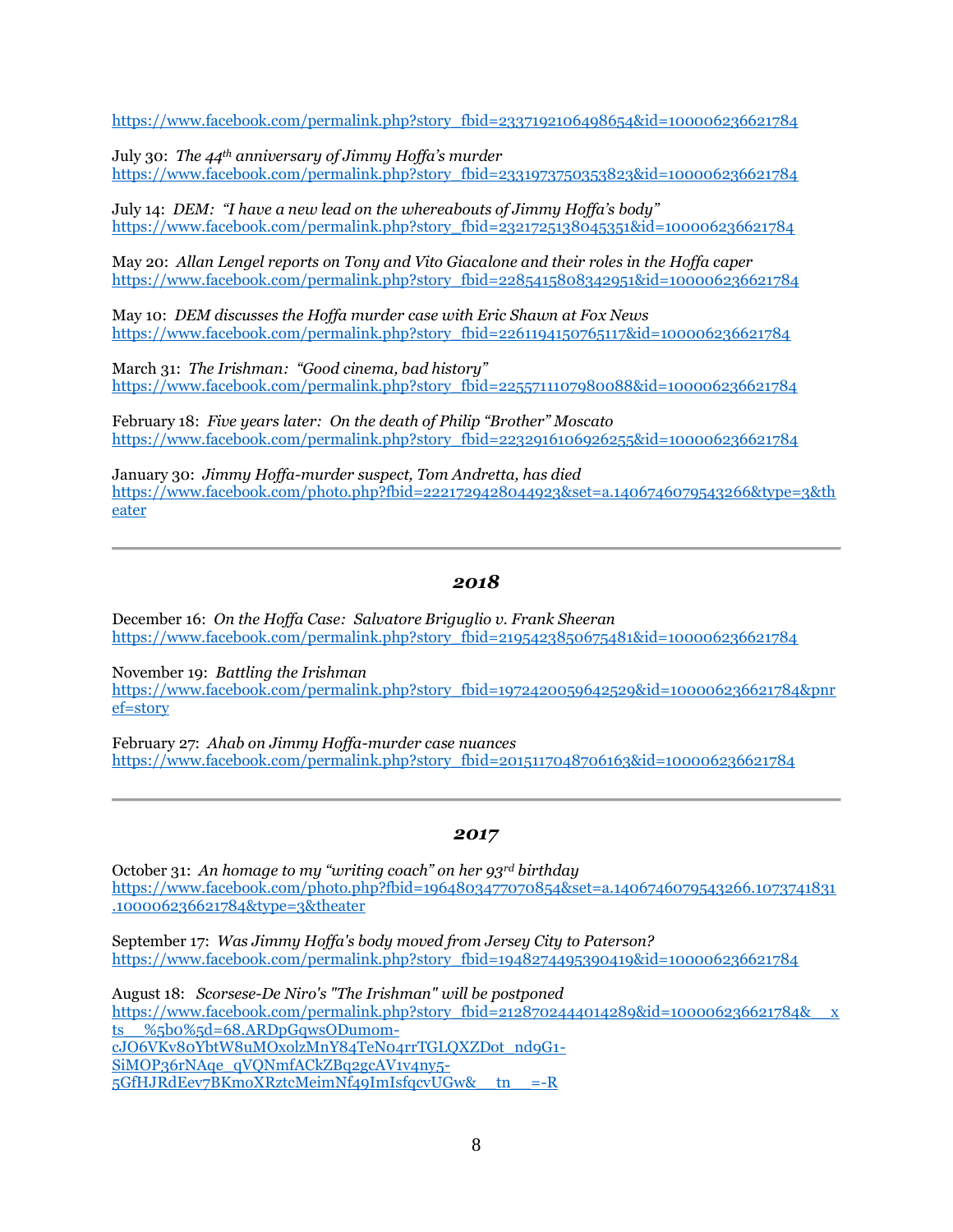July 30: *[The 42nd anniversary of Hoffa's murder; Kinuko Craft's portrait of Hoffa](https://www.facebook.com/photo.php?fbid=1929055247312344&set=a.1406746079543266.1073741831.100006236621784&type=3&theater)* [https://www.facebook.com/photo.php?fbid=1929055247312344&set=a.1406746079543266.1073741831.](https://www.facebook.com/photo.php?fbid=1929055247312344&set=a.1406746079543266.1073741831.100006236621784&type=3&theater) [100006236621784&type=3&theater](https://www.facebook.com/photo.php?fbid=1929055247312344&set=a.1406746079543266.1073741831.100006236621784&type=3&theater)

July 20: *DEM memorandum: ["Who is Vinnie Ravo?"](https://www.facebook.com/permalink.php?story_fbid=1924830137734855&id=100006236621784)* [https://www.facebook.com/permalink.php?story\\_fbid=1924830137734855&id=100006236621784](https://www.facebook.com/permalink.php?story_fbid=1924830137734855&id=100006236621784)

July 10: *[42 years ago, a prelude to Hoffa's murder: The bombing of Dick Fitzsimmons' car](https://www.facebook.com/permalink.php?story_fbid=1919796001571602&id=100006236621784)* [https://www.facebook.com/permalink.php?story\\_fbid=1919796001571602&id=100006236621784](https://www.facebook.com/permalink.php?story_fbid=1919796001571602&id=100006236621784)

#### *2016*

December 13: *[DEM on Robert Maheu](https://www.facebook.com/photo.php?fbid=1823909491160254&set=a.1406746079543266.1073741831.100006236621784&type=3&theater)* [https://www.facebook.com/photo.php?fbid=1823909491160254&set=a.1406746079543266.1073741831.](https://www.facebook.com/photo.php?fbid=1823909491160254&set=a.1406746079543266.1073741831.100006236621784&type=3&theater) [100006236621784&type=3&theater](https://www.facebook.com/photo.php?fbid=1823909491160254&set=a.1406746079543266.1073741831.100006236621784&type=3&theater)

December 8: *[DEM returns to the Red Fox/Andiamo](https://www.facebook.com/photo.php?fbid=1821270821424121&set=a.1821270834757453.1073741833.100006236621784&type=3&theater)* [https://www.facebook.com/photo.php?fbid=1821270821424121&set=a.1821270834757453.1073741833.1](https://www.facebook.com/photo.php?fbid=1821270821424121&set=a.1821270834757453.1073741833.100006236621784&type=3&theater) [00006236621784&type=3&theater](https://www.facebook.com/photo.php?fbid=1821270821424121&set=a.1821270834757453.1073741833.100006236621784&type=3&theater)

June 29: *NYT [and Herb Mitgang on the attempted suppression of The Hoffa Wars](https://www.facebook.com/photo.php?fbid=1753992958151908&set=a.1406746079543266.1073741831.100006236621784&type=3&theater)* [https://www.facebook.com/photo.php?fbid=1753992958151908&set=a.1406746079543266.1073741831.](https://www.facebook.com/photo.php?fbid=1753992958151908&set=a.1406746079543266.1073741831.100006236621784&type=3&theater) [100006236621784&type=3&theater](https://www.facebook.com/photo.php?fbid=1753992958151908&set=a.1406746079543266.1073741831.100006236621784&type=3&theater)

January 16: *[Fabrizio Calvi's piece about DEM and the Hoffa case](https://www.facebook.com/fabrizio.calvi/posts/10208535643692210?pnref=story)* <https://www.facebook.com/fabrizio.calvi/posts/10208535643692210?pnref=story>

## *2015*

October 6: *[Looking for a repository for my books files](https://www.facebook.com/permalink.php?story_fbid=1665269843690887&id=100006236621784&pnref=story)* [https://www.facebook.com/permalink.php?story\\_fbid=1665269843690887&id=100006236621784&pnr](https://www.facebook.com/permalink.php?story_fbid=1665269843690887&id=100006236621784&pnref=story) [ef=story](https://www.facebook.com/permalink.php?story_fbid=1665269843690887&id=100006236621784&pnref=story)

September 16: *[De Niro announces decision to proceed with Sheeran movie on The Tonight Show](https://www.facebook.com/photo.php?fbid=1660396934178178&set=a.1406746079543266.1073741831.100006236621784&type=3&theater)* [https://www.facebook.com/photo.php?fbid=1660396934178178&set=a.1406746079543266.1073741831.](https://www.facebook.com/photo.php?fbid=1660396934178178&set=a.1406746079543266.1073741831.100006236621784&type=3&theater) [100006236621784&type=3&theater](https://www.facebook.com/photo.php?fbid=1660396934178178&set=a.1406746079543266.1073741831.100006236621784&type=3&theater)

September 10: *The Hof[fa Wars goes to #4 on Amazon's Organized Crime Biographies](https://www.facebook.com/photo.php?fbid=1658543077696897&set=a.1406746079543266.1073741831.100006236621784&type=3&theater)* [https://www.facebook.com/photo.php?fbid=1658543077696897&set=a.1406746079543266.1073741831.](https://www.facebook.com/photo.php?fbid=1658543077696897&set=a.1406746079543266.1073741831.100006236621784&type=3&theater) [100006236621784&type=3&theater](https://www.facebook.com/photo.php?fbid=1658543077696897&set=a.1406746079543266.1073741831.100006236621784&type=3&theater)

August 9: *DEM [on the 40th anniversary of the disappearance of Jimmy Hoffa w](https://www.facebook.com/permalink.php?story_fbid=1645456119005593&id=100006236621784&pnref=story)ith new information about the murder scene and disposal of the body* [https://www.facebook.com/permalink.php?story\\_fbid=1648503835367488&id=100006236621784&pnr](https://www.facebook.com/permalink.php?story_fbid=1648503835367488&id=100006236621784&pnref=story) [ef=story](https://www.facebook.com/permalink.php?story_fbid=1648503835367488&id=100006236621784&pnref=story)

July 28: *DE[M on MSNBC,](https://www.facebook.com/permalink.php?story_fbid=1645456119005593&id=100006236621784&pnref=story) two days before the 40th anniversary* [https://www.facebook.com/permalink.php?story\\_fbid=1645456119005593&id=100006236621784&pnre](https://www.facebook.com/permalink.php?story_fbid=1645456119005593&id=100006236621784&pnref=story) [f=story](https://www.facebook.com/permalink.php?story_fbid=1645456119005593&id=100006236621784&pnref=story)

July 15: *[Introduction by Jonathan Kwitny](https://www.facebook.com/permalink.php?story_fbid=1641829276034944&id=100006236621784&pnref=story) to the 1993 reprint of The Hoffa Wars*